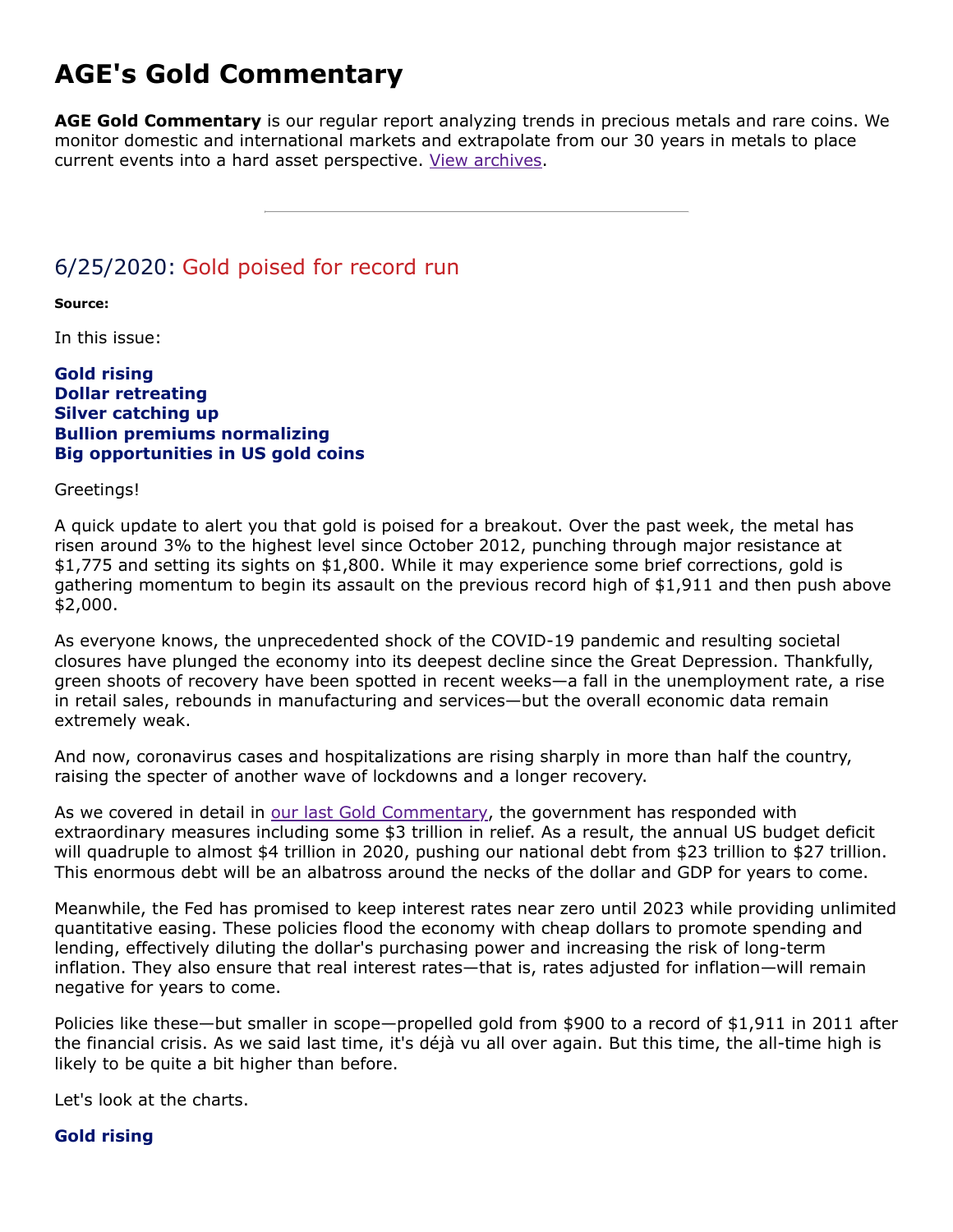As you can see in the 18-month chart below, gold has already broken through the red resistance level that we indicated at \$1,768.90 in our last Commentary. Following the surge in March and April to \$1,675, and then the brief correction down to \$1,477, gold stepped firmly into a higher trading range between \$1,690 and \$1,770.



Now, after less than two months in this new range, gold is climbing again. These ranges are still stepping up in \$100 trading increments, but now the time between steps is diminishing as this bull market gathers steam.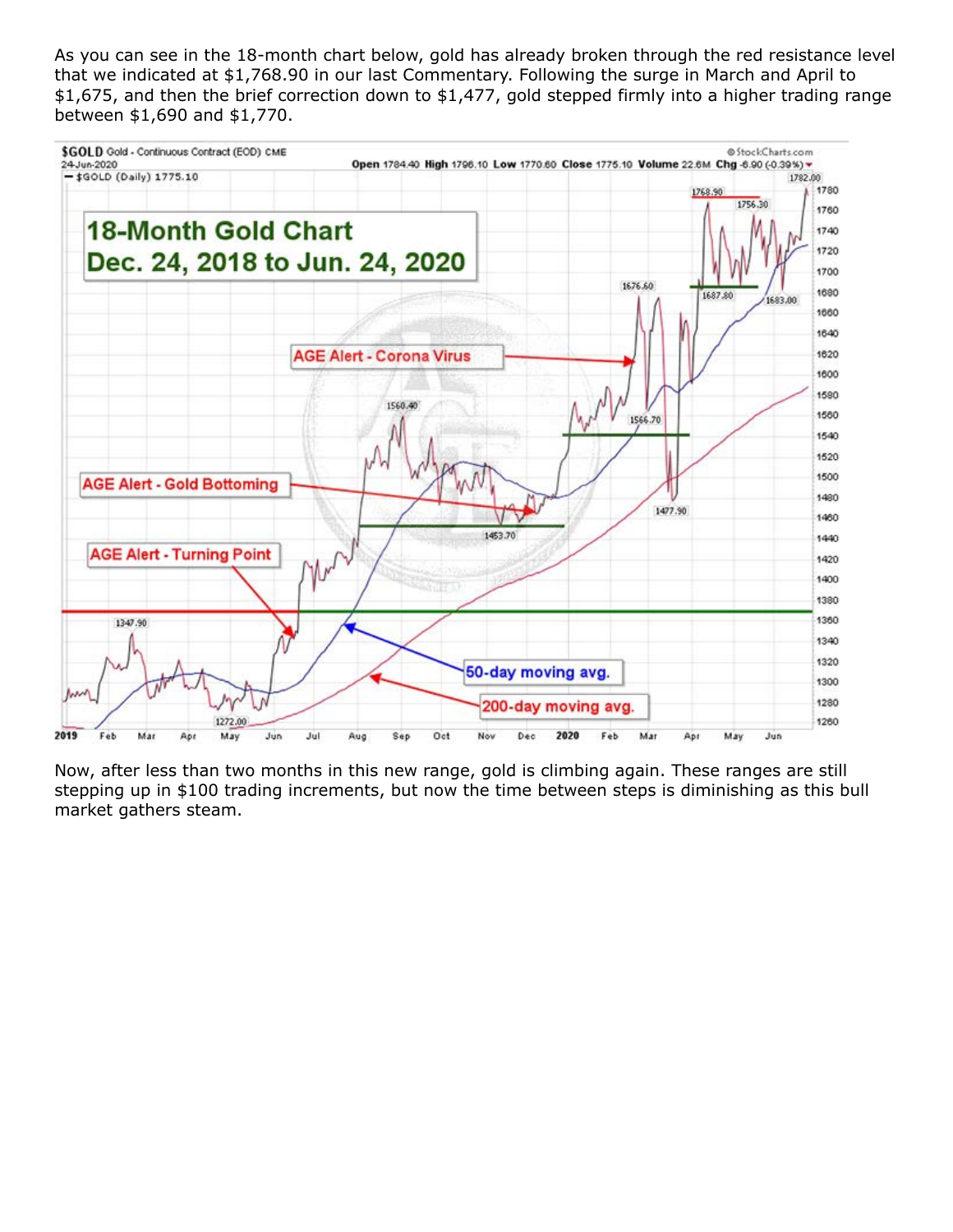

06 A J 007 A J 008 A J 009 A J 010 A J 011 A J 012 A J 013 A J 014 A J 015 A J 016 A J 017 A J 018 A J 019 A J 020 A

Stepping back and looking at the gold chart since 2006, you can see how the current gold price movement fits into the bigger picture, with gold challenging the last upside resistance point on this long-term chart.

While gold has yet to set a new high in US dollars, it has already done so by 15% to 20% in most other currencies. You can see in the chart below how gold has performed since 2006 in Japanese yen, Indian rupees, euros, and British pounds.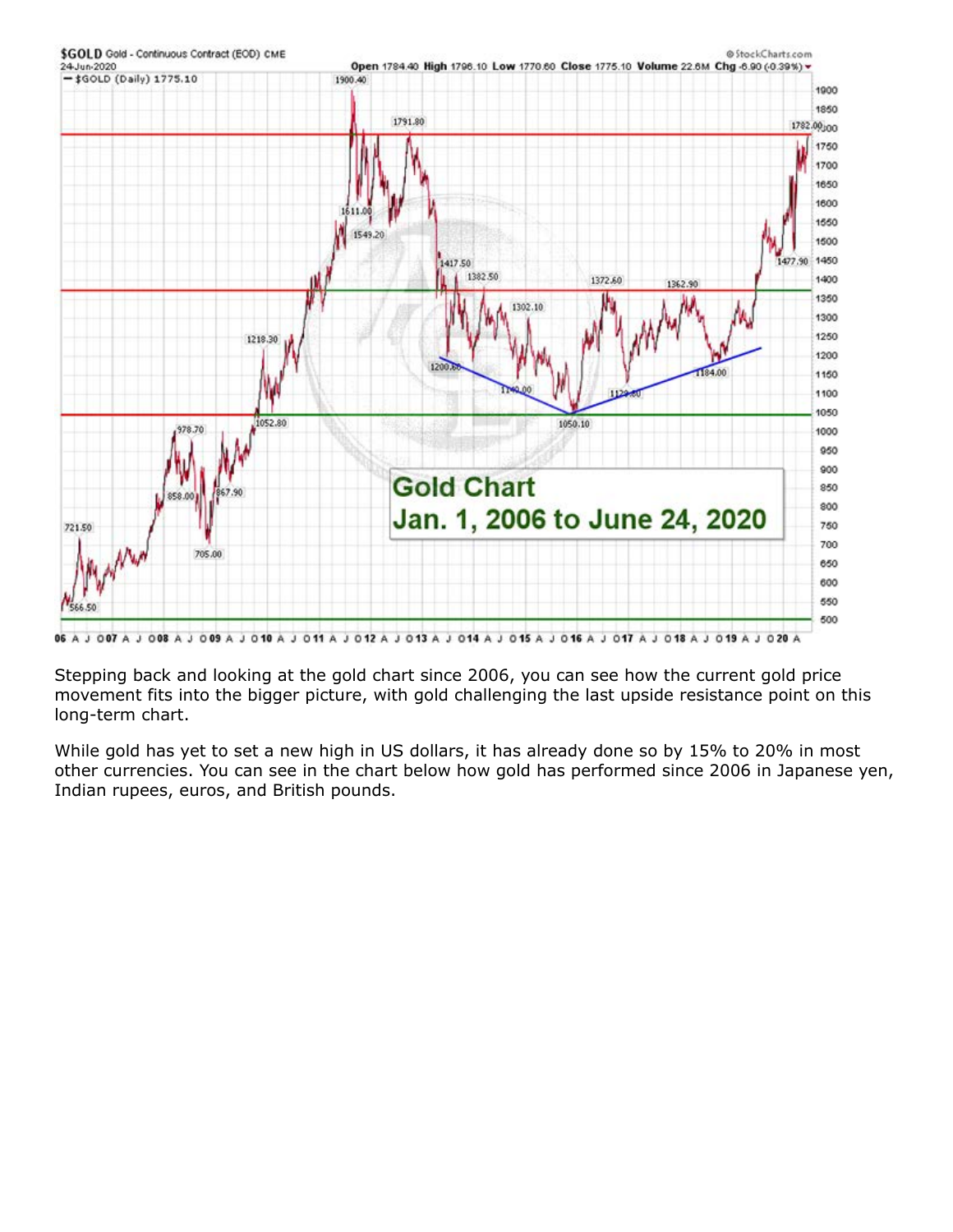

The global economic expansion in 2017 and 2018 turned into a downturn in 2019 as trade conflicts took their toll. The US economy resisted this downturn while Europe and Asia weakened. Their currencies lost ground to the dollar on safe-haven inflows, which pushed gold higher overseas while stifling the gold price here at home.

However, the strength of the dollar is starting to wane as enormous monetary easing works its way through the financial markets. The buck has dropped down around 3% in the past month against major rivals, and that's likely just the start.

Stephen Roach, Yale economist and former chairman of Morgan Stanley Asia, warned again this week that the dollar is headed for a precipitous decline of 35% in the near future, probably ending its privileged status as the global reserve currency. He cited unprecedented monetary easing by the Fed and exploding federal debt and deficits as primary reasons.

It bears repeating that the same drivers that propelled gold to its all-time high of \$1,911 in 2011 are at work again. This week, Goldman Sachs raised its 12-month gold price forecast to \$2,000 because the currency debasement caused by monetary stimulus.

Bank of America said in March that gold could hit \$3,000 within 18 months, citing negative real rates and quantitative easing as the main reasons. Afterall, BOA said, "you can't print more gold." Governments can print more money, though, and they surely will.

#### **Dollar retreating**

The chart below shows the US dollar index since 2006. From a big-picture perspective, the dollar and gold have traded inversely for most of the last 14 years. When the dollar has been weak, gold has been strong and visa versa. The dollar's three lows of 71.33 in 2008, 74.27 in late 2009, and 72.93 in mid-2011 coincided perfectly with gold's successive highs of \$1,000, \$1,218, and \$1,900, respectively.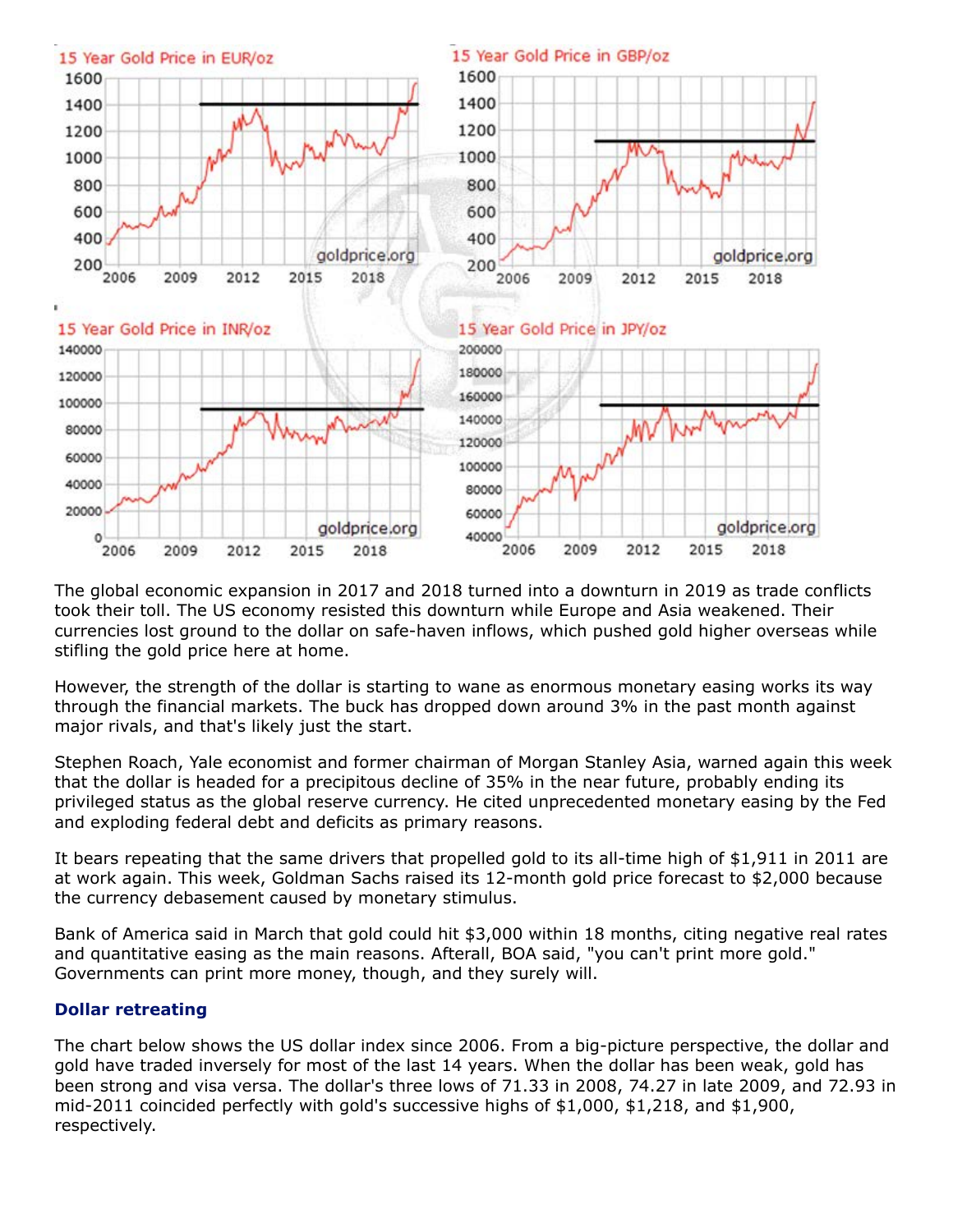

While gold corrected lower in 2013, the dollar lagged until 2014, when the US led the worldwide economic expansion following the 2008 financial crisis. Since then the dollar has remained primarily in the higher 93 to 100 range.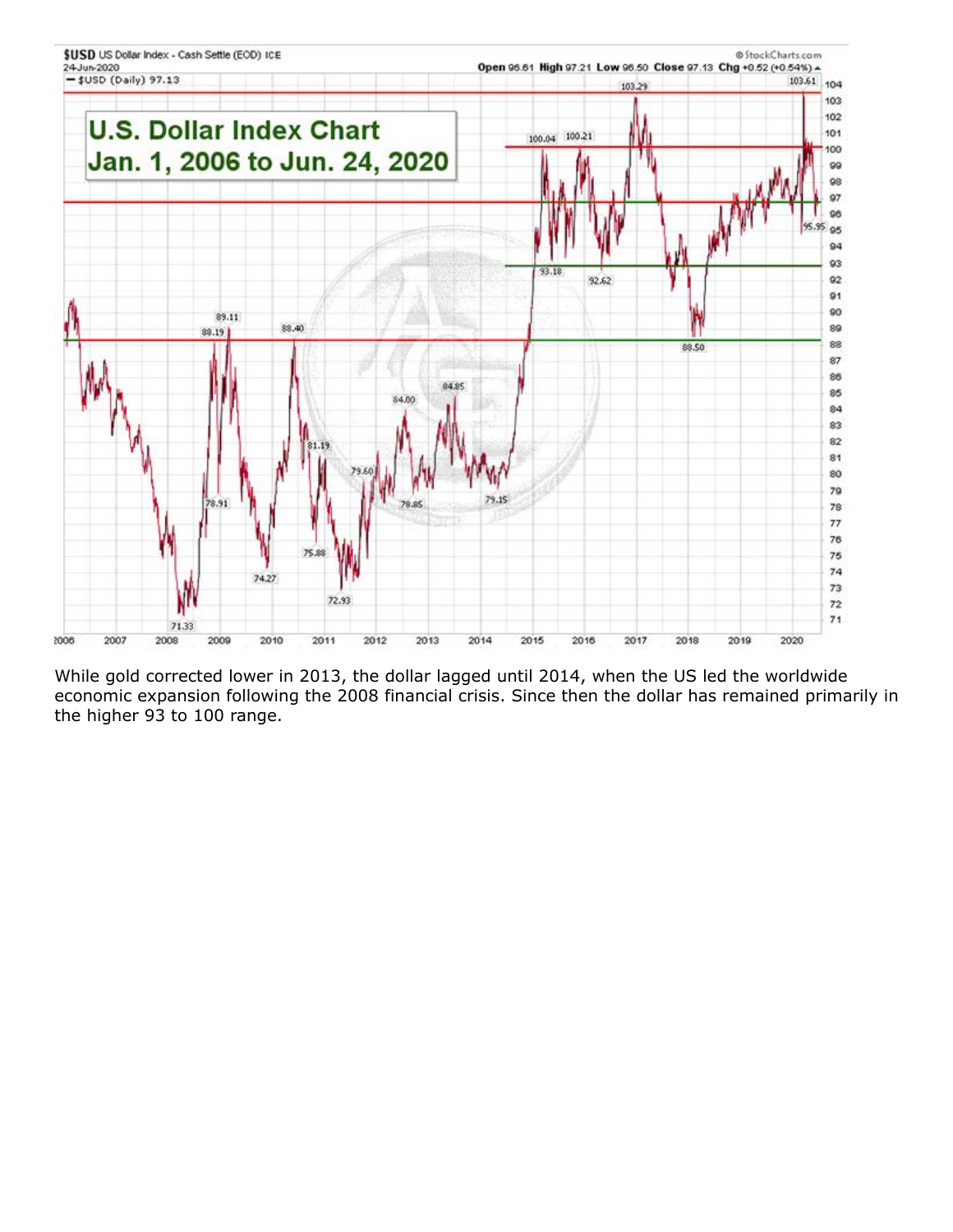

As you can see on the 18-month chart, the dollar has retreated from its surge in March, when it popped above the upside resistance level at 98.50. This strength, which was caused by international flights to cash as the pandemic swept the globe, is now waning. Technically, the dollar is strong above the 98.50 resistance level, range bound between 98.50 and 95.00 and weak below 95.00.

What is unusual is that the dollar has remained relatively stable for the past 12 months while gold has surged 30%. This decoupling of the inverse relationship between the dollar and gold is testament to how strong the gold price has been over the last year. As the dollar weakens, however, gold will run further and faster than it has already. If the dollar does, indeed, correct sharply lower, we expect to see returns like those from 2010 to 2011, when gold gained almost 40%.

## **Silver catching up**

With the gold-to-silver ratio currently hovering in the 95 to 100 range, silver continues to remain undervalued to gold by 20% or more, in our opinion. Gold is leading the bull charge, so it is not unusual for the ratio to be skewed in gold's favor at this point in the cycle. Gold led in 2009 and 2010 before silver caught up with a vengeance in 2011. What is unusual is the extreme valuations in the recent market favoring gold to silver's detriment. Silver will certainly play catch up at some point in time.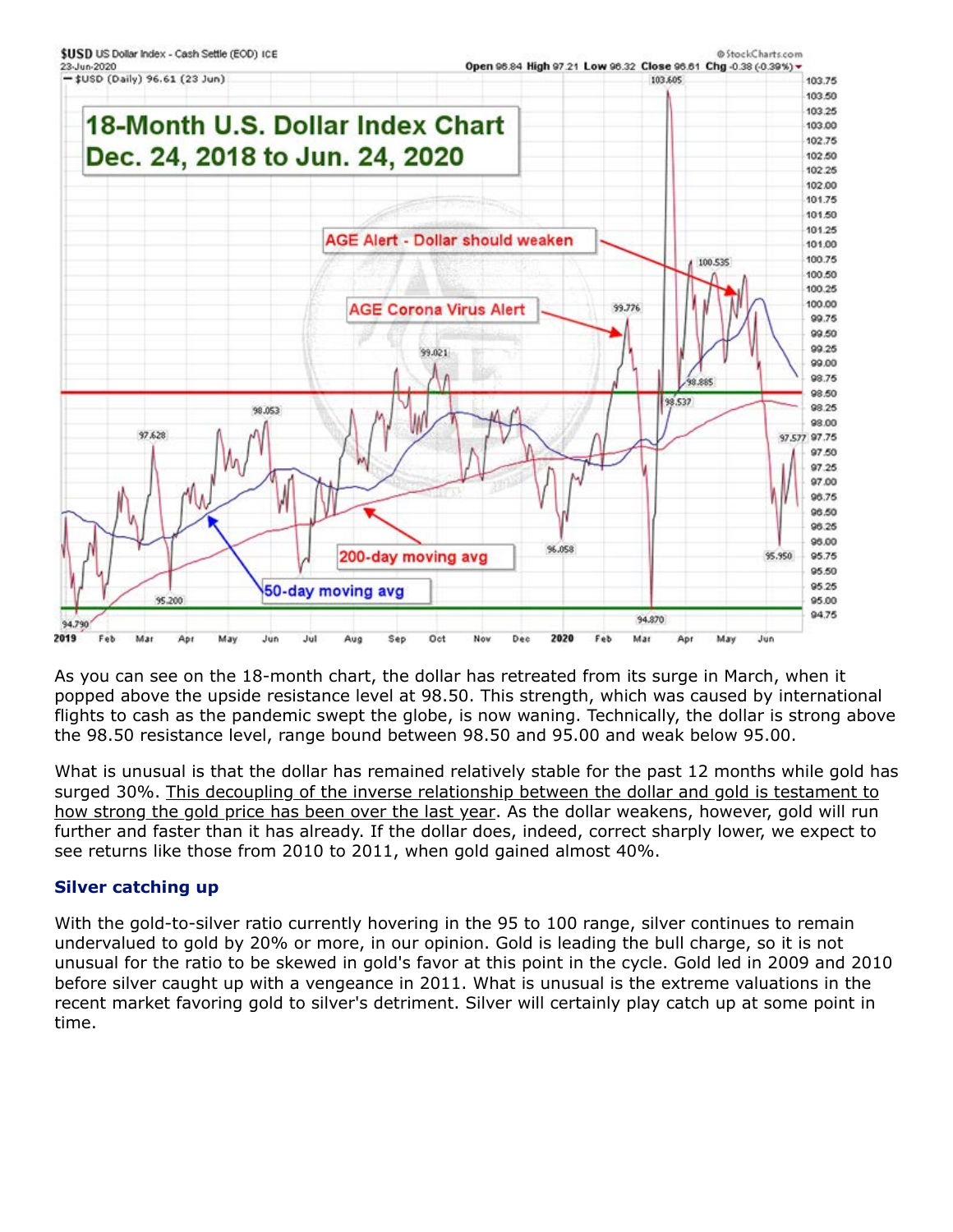

Silver has been pushing into the higher end of the its recent trading range of \$16.50 to \$18.50, but it has failed to hold above resistance at \$18.50. As gold continues to rise, value buyers will increasingly turn to silver, driving it decidedly higher. Above \$18,50, silver will encounter one more major resistance point at \$20.70. Above \$20.70, it is technical blue sky until \$27. We urge you to add silver to your positions while you can under \$18.50.

#### **Bullion premiums normalizing**

Premiums (price over melt) for most [modern gold bullion items](https://www.amergold.com/gold/gold-bullion/index.php) like US Gold Eagles, US Gold Buffalos, Canadian Maple Leafs, Austrian Philharmonics, and Pamp Suisse gold bars have fallen back to nearnormal levels after the sharp increases in March and April.

Premiums for many 1-ounce silver bullion coins have also fallen considerably. The US Mint continues to lag in production of Silver Eagles, however, and premiums for these popular bullion coins remain [higher than normal. We recommend C](https://www.amergold.com/silver/silver-bullion/south-african-silver-krugerrand-bu.php)[anadian Silver Maple Leafs](https://www.amergold.com/silver/silver-bullion/canada-silver-maple-leaf.php) [and South African Silver](https://www.amergold.com/silver/silver-bullion/south-african-silver-krugerrand-bu.php) Krugerrands as lower-premium alternatives.

## **Big opportunities in US gold coins**

[The demand surge in March and April has changed the dynamics in the market for Pre-1933 US gold](https://www.amergold.com/gold/pre-1933-u-s-gold-coins/index.php) coins. Dealer inventories were wiped out, and prices and premiums have risen since. Unlike with modern bullion coins, the Mint cannot simply make more classic US gold coins. As a result, the double play opportunity of rising prices through an increasing intrinsic value and an expanding collector premium are coming back into play in earnest.

Bull markets in pre-1933 US gold coins are typically driven from the bottom up. In other words, bullion coins and common pre-1933 US gold coins with low premiums lead the way because they are